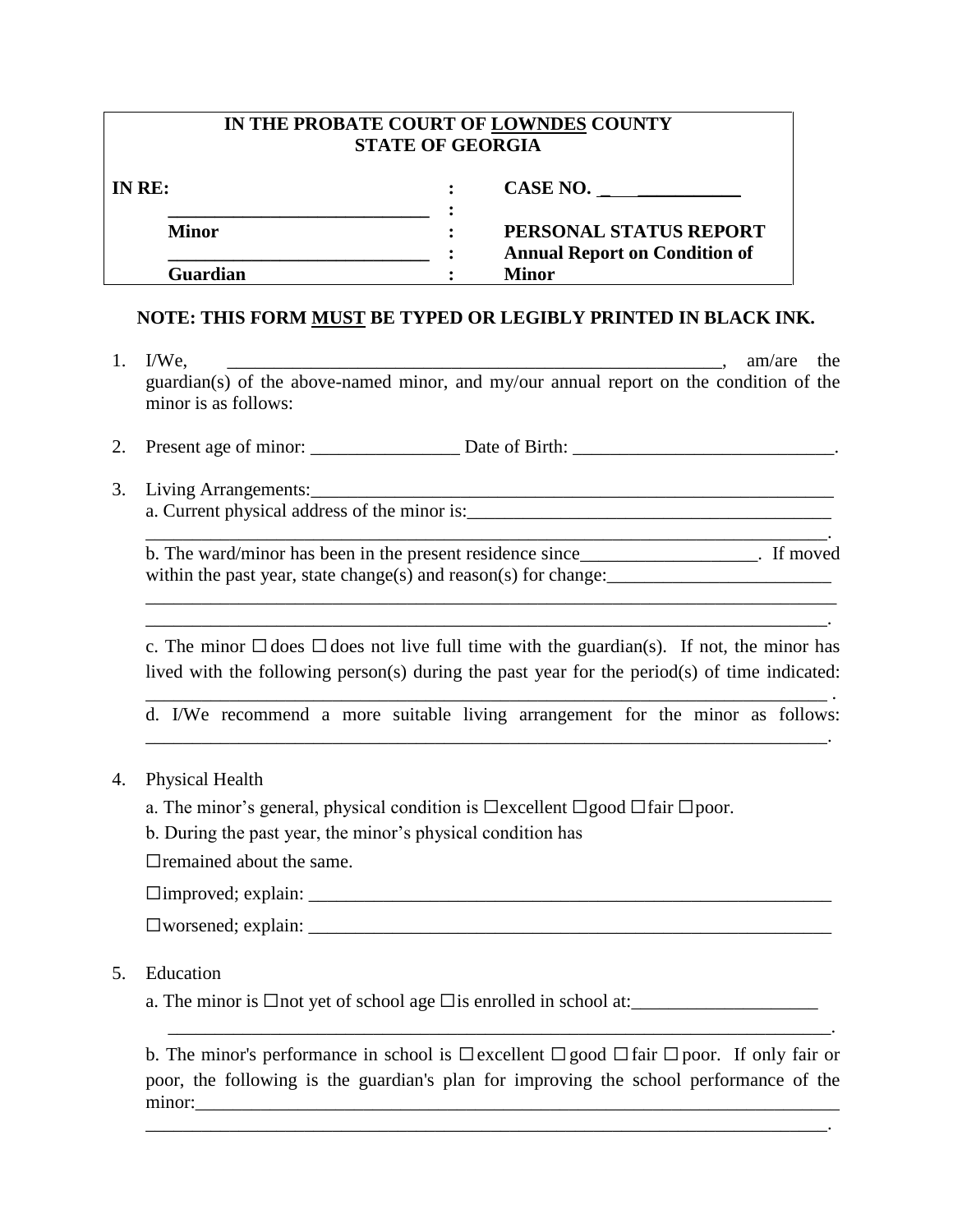- 6. Social Activities/Services
- a. The minor's current social condition is  $\Box$ excellent  $\Box$ good  $\Box$ fair  $\Box$ poor. b. During the past year, the minor's social condition has  $\Box$ remained about the same. ☐improved; explain: \_\_\_\_\_\_\_\_\_\_\_\_\_\_\_\_\_\_\_\_\_\_\_\_\_\_\_\_\_\_\_\_\_\_\_\_\_\_\_\_\_\_\_\_\_\_\_\_\_\_\_\_\_  $\square$ worsened; explain: c. During the past year, the minor has participated in the following activities  $(explain):$ ☐recreational: \_\_\_\_\_\_\_\_\_\_\_\_\_\_\_\_\_\_\_\_\_\_\_\_\_\_\_\_\_\_\_\_\_\_\_\_\_\_\_\_\_\_\_\_\_\_\_\_\_\_\_\_\_\_\_\_\_\_\_  $\square$ social: 7. We believe that the minor has the following unmet needs (if any):\_\_\_\_\_\_\_\_\_\_\_\_\_\_\_\_\_\_\_\_\_  $\mathcal{L}_\mathcal{L} = \mathcal{L}_\mathcal{L}$ 8. The guardianship  $\square$ should  $\square$ should not be continued because: $\_\_$ \_\_\_\_\_\_\_\_\_\_\_\_\_\_\_\_\_\_\_\_\_\_\_\_\_\_\_\_\_\_\_\_\_\_\_\_\_\_\_\_\_\_\_\_\_\_\_\_\_\_\_\_\_\_\_\_\_\_\_\_\_\_\_\_\_\_\_\_\_\_\_\_\_. 9.  $\Box$  I/We also serve as conservator(s) for the minor. If so, my/our accounting for the current year ☐is filed simultaneously with this report ☐was filed earlier on \_\_\_\_\_\_\_\_\_\_\_\_ ☐is not yet due but will be filed on \_\_\_\_\_\_\_\_\_\_\_\_\_\_\_\_\_ ☐ has not been filed because  $\therefore$  OR ☐I/We do not serve as conservator(s) for the ward/minor. I/We ☐have ☐have not received funds for the support, care, education, health and welfare of the ward/minor. If so, following is a description of the amount(s) and expenditures of all such funds received by me/us during the reporting period: \_\_\_\_\_\_\_\_\_\_\_\_\_\_\_\_\_\_\_\_\_\_\_\_\_\_\_\_\_\_\_\_\_\_\_\_\_\_\_\_\_\_\_\_\_\_\_\_\_\_\_\_\_\_\_\_\_\_\_\_\_\_\_\_\_\_\_\_\_\_\_\_\_.
- 10. My/Our current contact information is:

| Printed Name of Guardian         | Printed Name of Co-Guardian      |  |  |  |  |
|----------------------------------|----------------------------------|--|--|--|--|
| <b>Street Address</b>            | <b>Street Address</b>            |  |  |  |  |
| City, State, ZIP                 | City, State, ZIP                 |  |  |  |  |
| Mailing Address, if different    | Mailing Address, if different    |  |  |  |  |
| Home Telephone<br>Work Telephone | Work Telephone<br>Home Telephone |  |  |  |  |
| Electronic Mail (Email) Address  | Electronic Mail (Email) Address  |  |  |  |  |